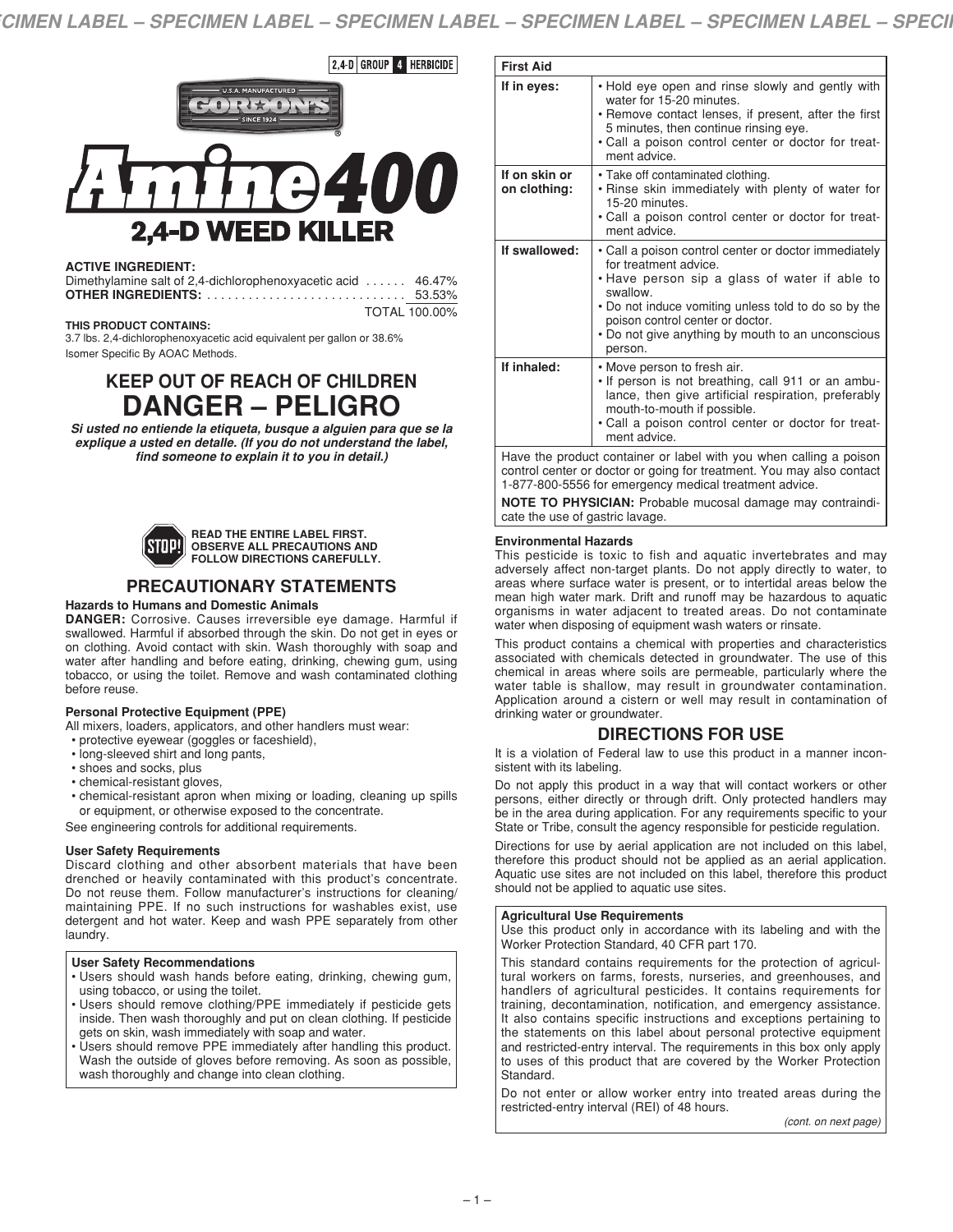# **Agricultural Use Requirements** *(cont.)*

PPE required for early entry to treated areas that is permitted under the Worker Protection Standard and that involves contact with anything that has been treated, such as plants, soil, or water is: • coveralls,

- chemical-resistant gloves,
- shoes plus socks and
- protective eyewear.

#### **Non-Agricultural Use Requirements**

The requirements in this box apply to uses of this product that are NOT within the scope of the Worker Protection Standard for agricultural pesticides (40 CFR Part 170). The WPS applies when this product is used to produce agricultural plants on farms, forests, nurseries, or greenhouses. Do not enter or allow people (or pets) to enter the treated area until sprays have dried.

#### **1. Use Restrictions**

Do not apply this product through any type of irrigation system. Do not apply in tank mixtures with other 2,4-D products. Do not apply when temperatures exceed 90°F and humidity is high. Aerial application is prohibited.

**Annual and Biennial Weeds**

Radish (wild) Ragweed (common) Russian thistle

Wild onion Wild sweet potato

Jewelweed Jimsonweed Kochia

# **2. Weeds Controlled**

Beggarticks **Bitterweed** Broomweed Bull thistle Burdock Carpetweed Cinquefoil Cockle Cocklebur **Coffeeweed Croton** Devil's claw Fleabane (daisy) Flixweed Frenchweed Galinsoga Goatsbeard Goosefoot Gumweed

Artichoke Aster

Austrian fieldcress Bindweed Blackeyed Susan Blue lettuce Canada thistle **Catnip Chicory** 

Clover (many types) Dandelion Dock Dogbane

Knotweed Lambsquarters Lettuce (wild) Mallow Marshelder Marijuana Morningglory (annual) Musk thistle Mustard Parsnip Pennycress Peppergrass Pigweed Prickly lettuce Primrose Puncturevine Shepherd's purse **Smartweed** Sneezeweed Sowthistle (common) Spanish needles Sunflower Tumbleweed Velvetleaf Vervain Vetch Wild carrot Wild parsnip **Witchweed** Wormwood Yellow starthistle **Perennial Weeds** Goldenrod Ground ivy Healall Hoary cress Horsetail Ironweed Locoweed **Nettle** Orange hawkweed Sowthistle Stinging nettle Strawberry (wild) Tall buttercup Tanweed **Toadflax** Vervain Yellow rocket Wild garlic

# **3. Spray Drift Management**

A variety of factors including weather conditions (e.g., wind direction, wind speed, temperature, relative humidity) and method of application (e.g., ground) can influence pesticide drift. The applicator must evaluate all factors and make appropriate adjustments when applying this product.

Plantain Povertyweed Rushes Southern wild rose

### **Droplet Size**

When applying sprays that contain 2,4-D as the sole active ingredient, or when applying sprays that contain 2,4-D mixed with active ingredients that require a Coarse or coarser spray, apply only as a Coarse or coarser spray (ASABE standard 572). When applying sprays that contain 2,4-D mixed with other active ingredients that require a Medium or more fine spray, apply only as a Medium or coarser spray (ASABE standard 572).

#### **Wind Speed**

Do not apply at wind speeds greater than 15 mph. Only apply this product if the wind direction favors on-target deposition and there are not sensitive areas (including, but not limited to, residential areas, bodies of water, known habitat for nontarget species, nontarget crops) within 250 feet downwind. If applying a Medium spray, leave one swath unsprayed at the downwind edge of the treated field.

# **Temperature Inversions**

If applying at wind speeds less than 3 mph, the applicator must determine if: a) conditions of temperature inversion exist, or b) stable atmospheric conditions exist at or below nozzle height. Do not make applications into areas of temperature inversions or stable atmospheric conditions.

# **Susceptible Plants**

Do not apply under circumstances where spray drift may occur to food, forage, or other plantings that might be damaged or crops thereof rendered unfit for sale, use or consumption. Susceptible crops include, but are not limited to, cotton, okra, flowers, grapes (in growing stage), fruit trees (foliage), soybeans (vegetative stage), ornamentals, sunflowers, tomatoes, beans, and other vegetables, or tobacco. Small amounts of spray drift that might not be visible may injure susceptible broadleaf plants.

# **Other State and Local Requirements**

Applicators must follow all state and local pesticide drift requirements regarding application of 2,4-D herbicides. Where states have more stringent regulations, they must be observed.

#### **Equipment**

All ground application equipment must be properly maintained and calibrated using appropriate carriers or surrogates.

#### **Additional requirements for ground boom application**

Do not apply with a nozzle height greater than 4 feet above the crop canopy.

#### **4. Weed Resistance Management**

For resistance management, this product contains a Group 4 herbicide. Any weed population may contain or develop plants naturally resistant to this product and other Group 4 herbicides. The resistant biotypes may dominate the weed population if these herbicides are used repeatedly in the same area. Appropriate resistance management strategies should be followed.

To delay herbicide resistance, take one or more of the following steps:

- Rotate the use of this product or other Group 4 herbicides within a growing season sequence or among growing seasons with different herbicide groups that control the same weeds.
- Use tank mixtures with herbicides from a different group if such use is permitted; where information on resistance in target weed species is available, use the less resistance-prone partner at a rate that will control the target weed(s) equally as well as the more resistance-prone partner. Consult your local extension service or pest control advisor if you are unsure as to which active ingredient is currently less prone to resistance.
- Adopt an integrated weed-management program for herbicide use that includes scouting and uses historical information related to herbicide use, and that considers mechanical control methods, cultural (e.g., timing to favor the turf and not the weeds), biological (weed-competitive varieties) and other management practices.
- Scout area prior to application to identify the weed species present and their growth stage to determine if the intended application will be effective.
- Scout after herbicide application to monitor weed populations for early signs of resistance development. Indicators of possible herbicide resistance include: 1) failure to control a weed species normally controlled by the herbicide at the dose applied, especially if control is achieved on adjacent weeds; 2) a spreading patch of non-controlled plants of a particular weed species; 3) surviving plants mixed with controlled individuals of the same species. If resistance is suspected, prevent weed seed production in the affected area by an alternative herbicide from a different group or by a mechanical method. Prevent movement of resistant weed seeds to other areas by cleaning equipment.
- If a weed pest population continues to progress after treatment with this product, discontinue use of this product, and switch to another management strategy or herbicide with a different mode of action, if available.
- Contact your local extension specialist or pest control advisor for additional pesticide resistance management and/or integrated weed-management recommendations for specific types of turf and weed biotypes.
- For further information or to report suspected resistance, call 800-884-3179.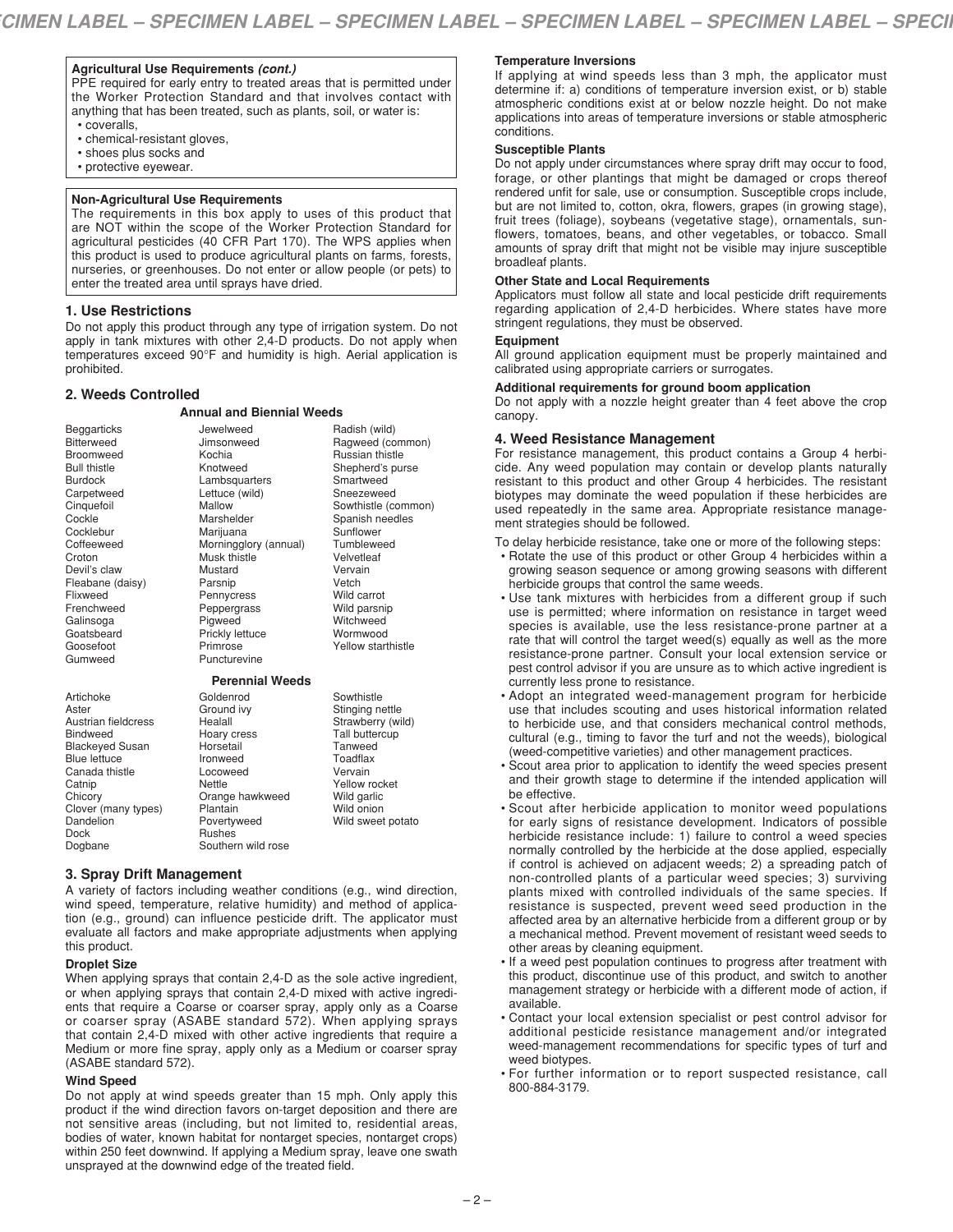# **5. Pasture and Rangeland**

**Application rates for Pasture and Rangeland such as established grass pastures, rangeland, and perennial grasslands not in agricultural production such as Conservation Reserve program (CRP).**

| <b>Weed Types</b>                                                                                                                          | <b>Rate per Application</b>                                                                  | <b>When to Apply</b>                                                                  |  |  |
|--------------------------------------------------------------------------------------------------------------------------------------------|----------------------------------------------------------------------------------------------|---------------------------------------------------------------------------------------|--|--|
| Susceptible annual<br>and biennial<br>broadleaf weeds                                                                                      | 1.0 quart/A<br>$(1.0 \text{ lb. } 2.4 \text{ -}D \text{ ae}/A)$                              | Spring or fall during active<br>growth.                                               |  |  |
| Moderately<br>susceptible<br>biennial and<br>perennial<br>broadleaf weeds                                                                  | 1.0 to 2.0 quarts/ $A$<br>$(1.0 \text{ to } 2.0 \text{ lb. } 2.4 \text{ - } D \text{ ae}/A)$ | Spring or fall during<br>seedling to rosette stage.                                   |  |  |
| For difficult to<br>control weeds and<br>woody plants                                                                                      | 2.0 quarts/A<br>(2.0 lb. 2,4-D ae/A)                                                         | Spring or fall during bud<br>to bloom stage. A second<br>application may be required. |  |  |
| Spot treatment                                                                                                                             | 2.0 quarts/A<br>$(2.0 \text{ lb. } 2.4 \text{ -}D \text{ ae}/A)$                             |                                                                                       |  |  |
| ae = Acid Equivalent. Do not use on alfalfa, clover or other legumes. Do not use on newly<br>seeded areas until grass is well established. |                                                                                              |                                                                                       |  |  |

**Limitations on 2,4-D for use on pasture and rangeland (established grass pastures,** 

**rangeland, and perennial grasslands, not in agricultural production such as Conservation Reserve program (CRP)).**

| Application<br>Schedule | Maximum<br>Rate per<br>Application                    | Maximum<br>Number of<br><b>Applications</b><br>per Year | <b>Minimum</b><br>Interval<br>Between<br><b>Applications</b> | Minimum<br>Spray<br>Volume | Pregrazing<br>Interval | Preharvest<br>Interval<br>(PHI) |
|-------------------------|-------------------------------------------------------|---------------------------------------------------------|--------------------------------------------------------------|----------------------------|------------------------|---------------------------------|
| Post-<br>emergent       | 2.0 quarts/A<br>$(2.0 \text{ lb. } 2.4 - D)$<br>ae/A) | 2                                                       | 30 Days                                                      | 2 gal. $/A$                | 0 Days                 | 7 Davs                          |

ae = Acid Equivalent. Do not exceed the maximum seasonal rate of 1 gallon (4.0 lb. 2,4-D ae) per acre per season. Do not apply within 30 days of the previous application. Do not cut forage for hay within 7 days of application. If grass is to be cut for hay, the Agricultural Use Requirements for the Worker Protection Standard (WPS) are applicable. For program lands such as the Conservation Reserve Program, consult program rules to determine whether grass or hay may be used. The more restrictive requirements of the program rules or this labeling must be followed.

# **6. Woody Plants or Brush and Broadleaf Weeds**

For control of woody plants or brush and broadleaf weeds on roadsides, drainage ditchbanks, rights-of-way, railroads, firebreaks, fencerows, industrial sites, and other similar noncropland areas. Applications to noncropland areas are not applicable to treatment of commercial timber or other plants being grown for sale or other commercial use, or for commercial seed production, or for research purposes.

#### **DIRECTIONS, RESTRICTIONS AND LIMITATIONS FOR USE IN NON-CROPLAND**

**Broadcast applications to annual and perennial weeds:** Apply to emerged weeds. For best results, treat when weeds are young and actively growing. The maximum application rate to general noncropland sites is 1/2 gallon (4 pints) of product per acre per application per site. When multiple applications of up to 2.0 lbs. acid equivalent per acre are utilized to reach the maximum seasonal use rate, do not make a repeat application within 30 days of the previous application. Minimum spray volume: Use 2 or more gallons of spray solution per acre. Number of applications: Limited to 2 applications per year.

**Broadcast applications to woody plants:** Apply to trees and brush when foliage is fully expanded and plants are actively growing. Up to 1.0 gallon of product per acre (4.0 lb. acid equivalent per acre) may be applied in a single application to rights-of-way, including electrical power lines, communication lines, pipelines, highways and railroads that intersect wooded areas or stands of trees, brush and woody plants. The maximum noncropland application rate for tree, brush and woody plant control is 1.0 gallon of product per acre per application per site.

| <b>Target</b><br><b>Species</b>  | <b>Application</b><br><b>Schedule</b>      | <b>Maximum Rate</b><br>per Application                                        | <b>Maximum</b><br>Number of<br><b>Applications</b><br>per Year | <b>Minimum</b><br>Interval<br><b>Between</b><br><b>Applications</b> | <b>Minimum</b><br><b>Spray</b><br>Volume |
|----------------------------------|--------------------------------------------|-------------------------------------------------------------------------------|----------------------------------------------------------------|---------------------------------------------------------------------|------------------------------------------|
| Annual and<br>perennial<br>weeds | <b>Broadcast</b>                           | 1/2 gal./A or 4 pints/A<br>$(2.0 \text{ lb. } 2.4 \text{ - } D \text{ ae}/A)$ | 2                                                              | 30 Days                                                             | 2 $\alpha$ al./ $\beta$                  |
| Woody<br>plants                  | <b>Broadcast and</b><br>high volume foliar | 1.0 gal./A or 8 pints/A<br>$(4.0 \text{ lb. } 2,4\text{ -}D \text{ ae}/A)$    |                                                                | N/A                                                                 | See Tables<br>$1-2$                      |

# **High volume foliar applications (100 to 400 gallons spray solution per acre):**

Apply 0.25 to 1.0 gallon of product per acre with adequate water or apply a 0.25 to 1.0% vol/vol spray solution as a full cover spray with high volume equipment. Use the lower spray concentrations in the range for susceptible species and use the higher spray concentrations within the range for hard-to-control species, for mature plants during the late summer or under adverse environmental conditions (e.g. drought).

Spray broadleaf weeds, woody plants or mixed brush uniformly and thoroughly by wetting all leaves, stems, bark and root collars. The total volume of spray solution required for adequate coverage of solid stands of mixed brush can range from 100 to 400 gallons of spray solution per treated acre. The spray preparation chart for applications on a spray-to-wet basis is shown below in Table 1.

**Table 1.** Instructions for preparing 100 to 400 gallons of spray solution at 0.25 to 1.0% spray concentration with water for high volume foliar applications.

| Spray                                                                                             | Amount of Product Needed for Spray Concentration of: |             |            |            |  |
|---------------------------------------------------------------------------------------------------|------------------------------------------------------|-------------|------------|------------|--|
| <b>Solution</b>                                                                                   | 0.25%                                                | 0.33%       | 0.5%       | 1.0%       |  |
| 100 gal./ $A$                                                                                     | $0.25$ gal.                                          | $0.33$ gal. | $0.5$ gal. | $1.0$ gal. |  |
| 200 gal./A                                                                                        | $0.50$ gal.                                          | $0.67$ gal. | $1.0$ gal. |            |  |
| 300 gal./A                                                                                        | $0.75$ gal.                                          | $1.00$ gal. |            |            |  |
| 400 gal./A                                                                                        | $1.00$ gal.                                          |             |            |            |  |
| Equal monetaries: 1, gallon $=$ 4, guarde $=$ 9 pints $=$ 198 fl. oz. The maximum seasonal appli- |                                                      |             |            |            |  |

Equal measures: 1 gallon = 4 quarts = 8 pints = 128 fl. oz. The maximum seasonal appli-cation rate for trees, brush and woody plant control is 1.0 gallon of product per acre per application per site.

# **For Backpack sprayers, knapsack sprayers, and hand-pressurized pump sprayers**

| <b>Table 2.</b> Instructions for preparing 1 to 3 gallons of spray solution at 0.25 to 1.0% |  |  |  |  |
|---------------------------------------------------------------------------------------------|--|--|--|--|
| spray concentration with water for high volume foliar applications.                         |  |  |  |  |

| Gallons                                                               | Amount of Product Needed for Spray Concentration of: |               |               |               |  |
|-----------------------------------------------------------------------|------------------------------------------------------|---------------|---------------|---------------|--|
| of Water                                                              | 0.25%                                                | 0.33%         | 0.5%          | 1.0%          |  |
|                                                                       | 2 teaspoons                                          | 3 teaspoons   | 4 teaspoons   | 8 teaspoons   |  |
| 2                                                                     | 4 teaspoons                                          | 2 Tablespoons | 3 Tablespoons | 6 Tablespoons |  |
| 3                                                                     | 2 Tablespoons                                        | 3 Tablespoons | 4 Tablespoons | 8 Tablespoons |  |
| Equal measures: 1 fl. oz. = 2 Tablespoons (Tbs.) = 6 teaspoons (tsp.) |                                                      |               |               |               |  |

# **TANK MIXTURES FOR NONCROPLAND**

**Utility & Pipeline Rights-of-Way:** Use 1/2 to 1 gallon of Amine 400 2,4-D Weed Killer in tank mix combinations with other herbicides labeled for rights-of-way sites and apply in spray volumes 5 to 30 gallons per acre.

Amine 400 2,4-D Weed Killer can be applied as a tank mixture with other recommended herbicides such as Triclopyr (Garlon®), Picloram (Tordon®), and Dicamba (Banvel®) to broaden the spectrum of control. It is the pesticide user's responsibility to ensure that all products are registered for the intended use. Read and follow the applicable restrictions and limitations and directions for use on all product labels involved in tank mixing. Users must follow the most restrictive directions for use and precautionary statements of each product in the tank mixture. Where a rate range is given, the rate should be varied according to the density and target species.

| <b>Products</b>                                          | <b>Rates</b>                                |
|----------------------------------------------------------|---------------------------------------------|
| Amine 400 + Garlon <sup>®</sup> 3A Herbicide*            | 1/2 to 1 gallon/ $A + 1/2$ to 1 gallon/ $A$ |
| Amine 400 + Garlon <sup>®</sup> 4 Specialty Herbicide**  | 1/2 to 1 gallon/ $A + 2$ to 4 quarts/ $A$   |
| Amine 400 + Tordon <sup>®</sup> K Specialty Herbicide*** | 1/2 to 1 gallon/ $A + 1/2$ to 2 guarts/ $A$ |
| Amine 400 + Banvel <sup>®</sup> Herbicide****            | $1/2$ to 1 gallon/A + 1 guart/A             |

\* Garlon® 3A Specialty Herbicide (EPA Reg. No. 62719-37) contains Triclopyr

\*\* Garlon® 4 Specialty Herbicide (EPA Reg. No. 62719-40) contains Triclopyr

\*\*\* Tordon® K Specialty Herbicide (EPA Reg. No. 62719-17) contains Picloram \*\*\*\* Banvel® Herbicide (EPA Reg. No. 66330-276) contains Dicamba

# **7. Ornamental Turf FOR USE ON RESIDENTIAL AND OTHER TURF SITES EXCLUDING SOD FARMS**

To control weeds in established lawns and other ornamental turfgrass such as bluegrass, perennial ryegrass, and fescue. Apply in spring, summer or fall when weeds are actively growing. Spray to give a uniform application. Delay mowing before and after treatment. Do not use on newly seeded areas or on grass seedlings. Do not use on new lawns until mowed twice. Creeping grasses such as zoysiagrass,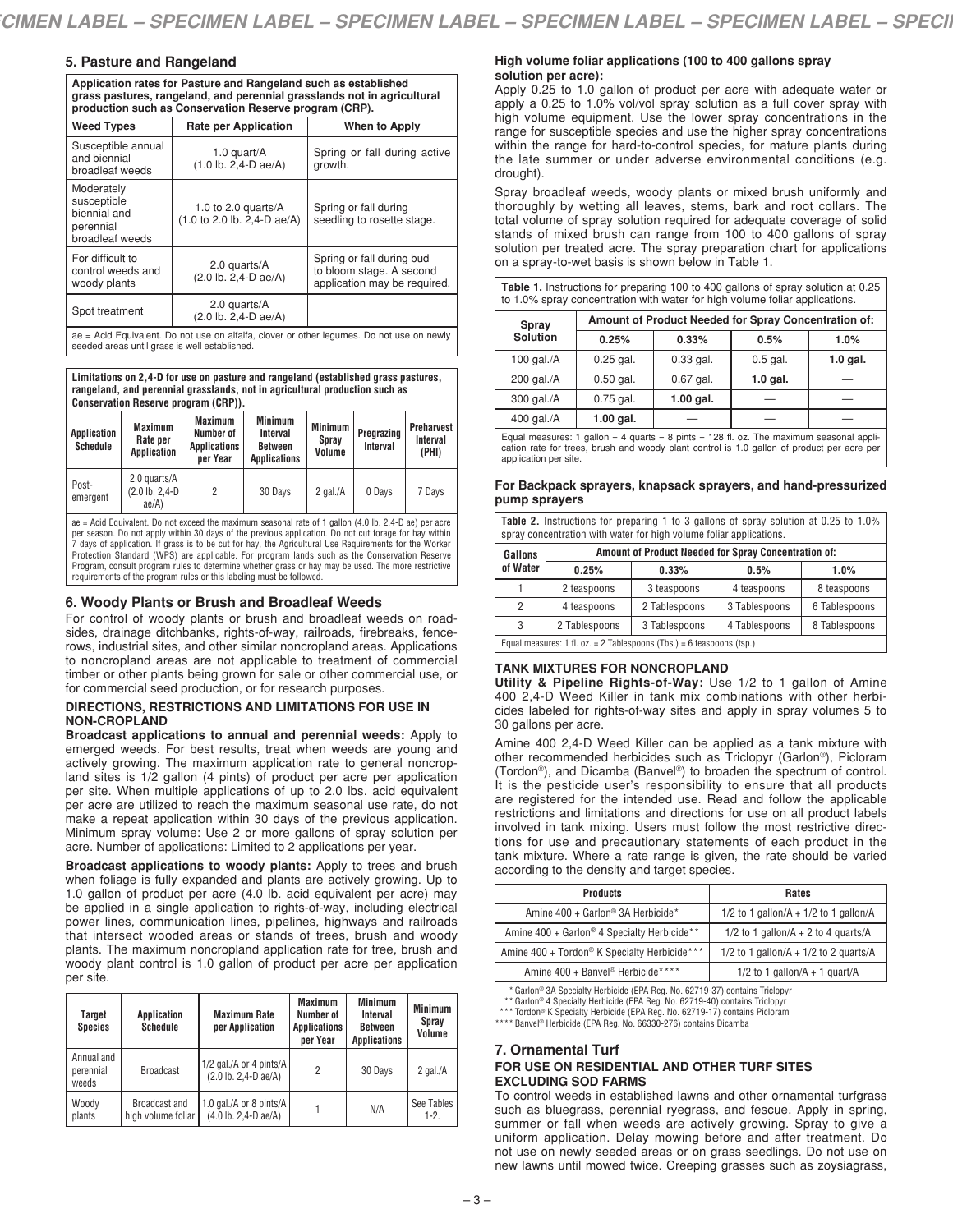bermudagrass, St. Augustinegrass, dichondra, and clovers may be injured severely by this product; only spot treat weeds on these types of grasses. Do not use on bentgrass golf greens nor on dichondra or other broadleaf herbaceous groundcovers. Deep rooted perennials may require repeat applications.

| Use Site                          | <b>Maximum Rate</b><br>per Application                                                                                 | <b>Maximum Number of</b><br><b>Applications per Year</b>                                      |
|-----------------------------------|------------------------------------------------------------------------------------------------------------------------|-----------------------------------------------------------------------------------------------|
| Ornamental turfgrass              | 1.5 quarts/A<br>$(1.1 \text{ fl. oz. } / 1,000 \text{ sq. ft.})$<br>$(1.5 \text{ lb. } 2.4 \text{ - } D \text{ ae}/A)$ |                                                                                               |
| acre), excluding spot treatments. |                                                                                                                        | The maximum seasonal rate is 3 quarts of product per acre (3.0 lbs. 2,4-D acid equivalent per |

For spot treatments and small areas: Mix 1.0 fluid ounce per 1.0 gallon of water per 1,000 square feet. Spray emerged weeds that are actively growing at any time of the season.

| Use Rates In Ornamental Lawns And Turf With Hand Operated Sprayers |               |                        |                    |  |  |
|--------------------------------------------------------------------|---------------|------------------------|--------------------|--|--|
| <b>Amount of Product</b>                                           |               | <b>Amount of Water</b> | Area to be Treated |  |  |
| 1 Tablespoons                                                      | $0.5$ fl. oz. | 0.5 gallon             | 500 sq. ft.        |  |  |
| 2 Tablespoons                                                      | $1$ fl. oz.   | 1 gallon               | 1,000 sq. ft.      |  |  |
| 4 Tablespoons                                                      | $2$ fl. oz.   | 2 gallons              | 2,000 sq. ft.      |  |  |
| 6 Tablespoons                                                      | 3 fl. oz.     | 3 gallons              | 3,000 sq. ft.      |  |  |

# **8. Small Grains (Wheat, Barley, Rye, Oats)**

| Application<br>Schedule      | <b>Application Rate</b> | <b>Instructions</b>                                                                                                                                                                                                                                                                                               |
|------------------------------|-------------------------|-------------------------------------------------------------------------------------------------------------------------------------------------------------------------------------------------------------------------------------------------------------------------------------------------------------------|
| <b>Winter Grains</b>         |                         |                                                                                                                                                                                                                                                                                                                   |
| Annual and biennial<br>weeds | 1/2 to $2^*$ pints/A    | Apply after crop is fully tillered (about 4"<br>to 8" high) and before jointing. Oats are<br>more sensitive to 2,4-D than other crops<br>and should be sprayed in spring when well<br>established and tillered and before jointing;<br>(use 1/2 to 1 pint per acre). Do not spray<br>crop in boot to dough stage. |
| Perennial broadleaf<br>weeds | 1 to $2^*$ pints/A      | Apply when weeds are near bud stage. Do<br>not spray crop in boot to dough stage.                                                                                                                                                                                                                                 |
| <b>Spring Grains</b>         |                         |                                                                                                                                                                                                                                                                                                                   |
| Annual broadleaf<br>weeds    | $1/2$ to $2^*$ pints/A  | Apply after crop is fully tillered (about 4" to<br>8" high) and before jointing. Do not spray<br>crop in boot to dough stage.                                                                                                                                                                                     |
| Perennial broadleaf<br>weeds | 1 to $2^*$ pints/A      | Apply when weeds are near bud stage. Do<br>not spray crop in boot to dough stage.                                                                                                                                                                                                                                 |

**\*Notes About The Above:** Use the lower rate if small annual and biennial weeds are the major problems. Use the higher rate if weeds present are in the hard-to-control categories as determined by local experience. The higher rates increase the risk of crop injury and should be used only where the weed control problem justifies the crop damage risk. Spray volumes should be 8 gallons/A or more for ground application.

| Limitations on 2,4-D for use on cereal grains (wheat, barley, oats, and rye)                                          |                                                                     |                                                          |                                |                                     |  |
|-----------------------------------------------------------------------------------------------------------------------|---------------------------------------------------------------------|----------------------------------------------------------|--------------------------------|-------------------------------------|--|
| Application<br><b>Schedule</b>                                                                                        | <b>Maximum Rate</b><br>per Application                              | <b>Maximum Number of</b><br><b>Applications per Year</b> | <b>Minimum Spray</b><br>Volume | <b>Preharvest</b><br>Interval (PHI) |  |
| Post Emergent                                                                                                         | 2.0 pints/A<br>$(1.0$ lb. $2,4-D$ ae/A)                             |                                                          | 2 gal. $/A$                    | 14 Davs                             |  |
| Preharvest                                                                                                            | 1.0 pint $/A$<br>$(0.5 \text{ lb. } 2.4 \text{ - } D \text{ ae}/A)$ |                                                          | 2 gal. $/A$                    | 14 Days                             |  |
| ae = Acid Equivalent. Do not exceed the maximum seasonal rate of 3.0 pints (1.5 lb. 2,4-D ae) per acre<br>per season. |                                                                     |                                                          |                                |                                     |  |

# **9. Corn (Field and Sweet)**

| Maximum Rate<br>Application<br>per Application<br>Schedule |                   | Instructions                                                                                                                                                                                                                                                                                                                                                                              |  |
|------------------------------------------------------------|-------------------|-------------------------------------------------------------------------------------------------------------------------------------------------------------------------------------------------------------------------------------------------------------------------------------------------------------------------------------------------------------------------------------------|--|
| Preplant or<br>Preemergent                                 | 2 pints/A         | Apply before corn emerges.                                                                                                                                                                                                                                                                                                                                                                |  |
| Postemergent<br>annual broadleaf<br>weeds                  | $1/2$ to 1 pint/A | Apply when most weeds have germinated. Corn<br>is susceptible to injury at time of emergence and<br>shortly after unfolding of leaves. Do not spray<br>during this period. Do not spray corn during the<br>tassel to hard dough stages. Use drop nozzles<br>when corn is 8 inches tall to place spray below<br>its leaves. Do not cultivate soon after spraying<br>while corn is brittle. |  |
| Postemergent<br>Perennial<br>broadleaf weeds               | 1 pint/A          | Apply when weeds are in bud to bloom stage. Use<br>drop nozzles after corn is 8 inches tall. Do not<br>spray corn during the tassel to hard dough stages.<br>2.4-D may cause brittleness to corn. Winds or<br>cultivation may cause stalk breakage while brittle.<br>Certain single cross corn hybrids may be more<br>susceptible to 2.4-D injury than others.                            |  |

Preplant and premergent applications: To control emerged broadleaf weeds or existing cover crops, apply before the crop emerges. Post emergent applications: Apply when weeds are small and corn is less than 8-inches in height. For corn taller than 8-inches, use drop nozzles.

#### **Limitations on 2,4-D for use on field corn**

| Application<br><b>Schedule</b> | <b>Maximum Rate</b><br>per Application                            | <b>Maximum Number</b><br>of Applications<br>per Year | <b>Minimum</b><br>Spray<br>Volume | Pregrazing<br>Interval | <b>Preharvest</b><br>Interval<br>(PHI) |
|--------------------------------|-------------------------------------------------------------------|------------------------------------------------------|-----------------------------------|------------------------|----------------------------------------|
| Preplant or<br>Preemergent     | 2.0 pints/A<br>$(1.0 \text{ lb. } 2.4 \text{ - } D \text{ ae}/A)$ |                                                      | 2 gal. $/A$                       | ΝA                     | ΝA                                     |
| Postemergent                   | $1.0$ pint/A<br>$(0.5 \text{ lb. } 2,4\text{ - }D \text{ ae}/A)$  |                                                      | 2 gal. $/A$                       | 7 Davs                 | 7 Davs                                 |

ae = Acid Equivalent. Do not exceed the maximum seasonal rate of 3 pints (1.5 lb 2,4-D ae) per acre per season. Do not use treated crop as fodder for 7 days following application. Do not harvest for grain for 7 days following application.

| Limitations on 2.4-D for use on sweet corn |                                                                   |                                                      |                                                                    |        |                                        |  |
|--------------------------------------------|-------------------------------------------------------------------|------------------------------------------------------|--------------------------------------------------------------------|--------|----------------------------------------|--|
| <b>Application</b><br>Schedule             | <b>Maximum Rate</b><br>per Application                            | <b>Maximum Number</b><br>of Applications<br>per Year | <b>Minimum</b><br>Pregrazing<br><b>Spray</b><br>Interval<br>Volume |        | <b>Preharvest</b><br>Interval<br>(PHI) |  |
| Preplant or<br>Preemergent                 | 2.0 pints/A<br>$(1.0 \text{ lb. } 2.4 \text{ - } D \text{ ae}/A)$ |                                                      | 2 gal. $/A$                                                        | 7 Days | 45 Days                                |  |
| Postemergent                               | $1.0$ pint/ $A$<br>$(0.5$ lb. 2,4-D ae/A)                         |                                                      | 2 gal. $/A$                                                        | 7 Days | 45 Days                                |  |

ae = Acid Equivalent. Do not exceed the maximum seasonal rate of 3 pints (1.5 lb. 2,4-D ae) per acre per season. Do not make a postemergent application less than 21 days following a preplant or preemergent application. Do not use treated crop as fodder for 7 days following application. Do not harvest within 45 days following application.

# **10. Grain Sorghum**

| Application<br><b>Schedule</b> | Application<br>Rate | <b>Instructions</b>                                                                                                                                |
|--------------------------------|---------------------|----------------------------------------------------------------------------------------------------------------------------------------------------|
| Postemergent                   | 1 pint/A            | Apply when sorghum is 4 inches to 12 inches<br>tall. Use drop nozzles to keep spray off<br>sorghum plants, when sorghum is over 10<br>inches tall. |

| Limitations on 2,4-D use on grain sorghum |                                        |                                                                                                                 |                  |         |  |
|-------------------------------------------|----------------------------------------|-----------------------------------------------------------------------------------------------------------------|------------------|---------|--|
| Application<br>Schedule                   | Maximum Rate<br>per Application        | <b>Preharvest</b><br><b>Minimum Spray</b><br><b>Maximum Number of</b><br><b>Applications per Year</b><br>Volume |                  |         |  |
| Postemergent                              | $1.0$ pint/A<br>$(0.5$ lb. 2,4-D ae/A) |                                                                                                                 | 2 $\alpha$ al./A | 30 Days |  |
|                                           |                                        |                                                                                                                 |                  |         |  |

ae = Acid Equivalent. Do not exceed the maximum seasonal rate of 1.0 pint (0.5 lb. 2,4-D ae) per acre per season. Do not harvest grain for 30 days following application. Do not permit meat or dairy animals to consume treated crop as fodder or forage for 30 days following applications.

# **11. Soybeans (Preplant Only**)

**USE INFORMATION:** Amine 400 2,4-D Weed Killer is a phenoxy type herbicide that provides postemergence control of many susceptible annual and perennial broadleaf weeds. Amine 400 2,4-D Weed Killer may be applied prior to planting soybeans to provide foliar burndown control of susceptible annual and perennial broadleaf weeds and certain broadleaf cover crops such as those listed on this label. Amine 400 2,4-D Weed Killer should only be applied preplant to soybeans in situations such as reduced tillage production systems, where emerged weeds are present. Apply only according to the application instructions given below.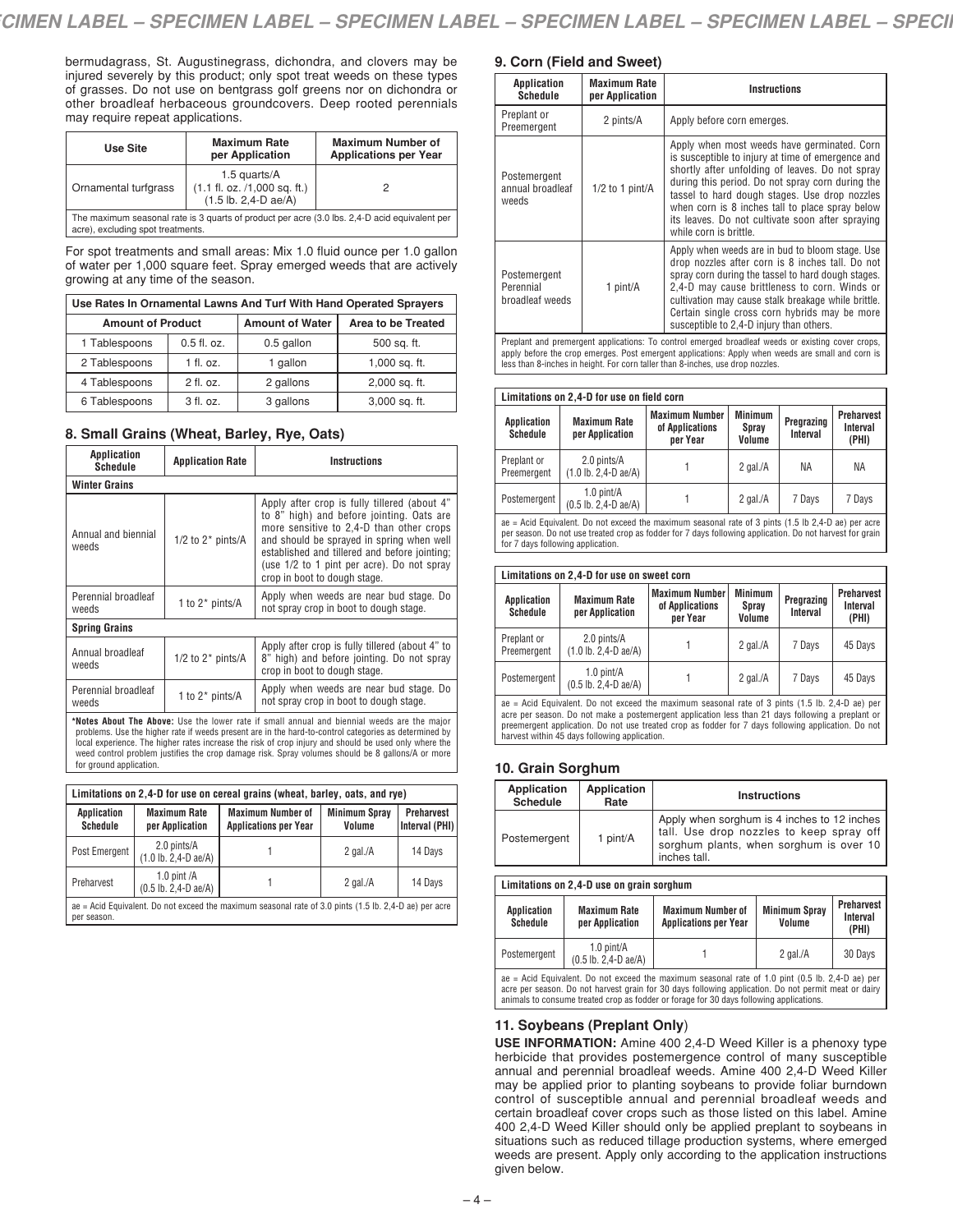**MIXING INSTRUCTIONS:** Mix Amine 400 2,4-D Weed Killer only with water, unless otherwise directed on this label. Compatible crop oil concentrates, agricultural surfactants and fluid fertilizers approved for use on growing crops may increase the herbicidal effectiveness of 2.4-D on certain weeds and may be added to the spray tank. Read and follow all directions and precautions on this label and on all labels of adjuvants or fertilizers mixed with this product.

**APPLICATION PROCEDURES:** Apply using ground equipment in sufficient gallonage to obtain adequate coverage of weeds. Use 2 or more gallons of water per acre in ground equipment.

| Limitations on 2,4-D applications (single and sequential) to soybeans                                                                                                                                                                                  |                                           |   |             |         |  |  |
|--------------------------------------------------------------------------------------------------------------------------------------------------------------------------------------------------------------------------------------------------------|-------------------------------------------|---|-------------|---------|--|--|
| <b>Planting</b><br><b>Maximum</b><br><b>Minimum</b><br>Interval<br><b>Application</b><br><b>Maximum Rate</b><br>Number<br>Schedule-<br>before<br>Spray<br>per Application<br>of Applications<br>Volume<br>Preplant<br>planting<br>per Year<br>Soybeans |                                           |   |             |         |  |  |
| Single Application                                                                                                                                                                                                                                     | $1.0$ pint/ $A$<br>$(0.5$ lb. 2,4-D ae/A) |   | 2 gal. $/A$ | 15 Days |  |  |
| Single Application                                                                                                                                                                                                                                     | 2.0 pints/A<br>$(1.0$ lb. 2,4-D ae/A)     |   | 2 gal. $/A$ | 30 Days |  |  |
| Two or Sequential<br>Applications                                                                                                                                                                                                                      | $1.0$ pint/ $A$<br>$(0.5$ lb. 2,4-D ae/A) | 2 | 2 gal. $/A$ | 30 Days |  |  |
| ae = Acid Equivalent. Do not exceed the maximum seasonal rate of 2.0 pints $(1.0 \text{ lb. } 2,4-\text{ D}$ ae) per acre<br>per season.                                                                                                               |                                           |   |             |         |  |  |

#### **WEEDS CONTROLLED**

Alfalfa\* Bindweed\* Bullnettle Bittercress, smallflowered Buttercup, smallflowered Carolina geranium Cinquefoil, common and rough Clover, red\* Cocklebur, common Dandelion Dock, curly\*

Eveningprimrose, cutleaf Garlic, wild\* Horseweed or Marestail Ironweed Lambsquarters, common Lettuce, prickly Morningglory, annual Mousetail Mustard, wild Onion, wild\* Pennycress, field Plantain

Purslane, common Ragweed, common Ragweed, giant Shepherd's purse Smartweed, Pennsylvania Sowthistle, annual Speedwell Thistle, Canada\* Thistle, bull Velvetleaf Vetch, hairy\* Virginia copperleaf

\*These species are only partially controlled.

Weeds should be small, actively growing and free of stress caused by extremes in climatic conditions, diseases, or insect damage at the time of treatment. The response of individual weed species to Amine 400 2,4-D Weed Killer is variable. Consult your local county or State Agricultural Extension Service or crop consultant for advice.

# **APPLICATION PRECAUTIONS FOR SOYBEANS (PREPLANT ONLY)**

**Important Notice:** Unacceptable injury to soybeans planted in fields previously treated with Amine 400 2,4-D Weed Killer may occur. Whether or not soybean injury occurs and the extent of the injury will depend on weather (temperature and rainfall) from herbicide application until soybean emergence and agronomic factors such as the amount of weed vegetation and previous crop residue present. Injury is more likely under cool rainy conditions and where there is less weed vegetation and crop residue present.

In fields previously treated with 2,4-D plant soybean seed as deep as practical or at least 1.5 to 2.0 inches deep. Adjust the press wheel of the planter, if necessary, to ensure that planted seed is completely covered.

# **APPLICATION RESTRICTIONS**

Do not apply Amine 400 2,4-D Weed Killer when weather conditions such as air temperature inversions or wind favors drift from treated areas to susceptible plants.

# **STORAGE AND DISPOSAL**

Do not contaminate water, food, or feed by storage or disposal.

**PESTICIDE STORAGE**: Store in original container in a locked storage area inaccessible to children or pets. Keep from freezing.

**PESTICIDE DISPOSAL:** Pesticide wastes are acutely hazardous. Improper disposal of excess pesticide, spray mixture, or rinsate is a violation of Federal law. If these wastes cannot be disposed of by use according to label instructions, contact your State Pesticide or Environmental Control Agency, or the Hazardous Waste Representative at the nearest EPA Regional Office for guidance.

**For Plastic Containers – Nonrefillable with capacities equal to or less than 5 gallons:**

**CONTAINER HANDLING:** Nonrefillable container. Do not reuse or refill this container. Offer for recycling, if available, or puncture and dispose of in a sanitary landfill, or by other procedures approved by state and local authorities.

Triple rinse or pressure rinse container (or equivalent) promptly after emptying.

Triple rinse as follows: Empty the remaining contents into application equipment or a mix tank and drain for 10 seconds after the flow begins to drip. Fill the container 1/4 full with water and recap. Shake for 10 seconds. Pour rinsate into application equipment or a mix tank or store rinsate for later use or disposal. Drain for 10 seconds after the flow begins to drip. Repeat this procedure two more times.

Pressure rinse as follows: Empty the remaining contents into application equipment or a mix tank and continue to drain for 10 seconds after the flow begins to drip. Hold container upside down over application equipment or mix tank or collect rinsate for later use or disposal. Insert pressure rinsing nozzle in the side of the container, and rinse at about 40 PSI for at least 30 seconds. Drain for 10 seconds after the flow begins to drip.

# **For Plastic Containers – Nonrefillable with capacities greater than 5 gallons:**

**CONTAINER HANDLING:** Nonrefillable container. Do not reuse or refill this container. Offer for recycling, if available, or puncture and dispose of in a sanitary landfill, or by other procedures approved by state and local authorities.

Triple rinse or pressure rinse container (or equivalent) promptly after emptying.

Triple rinse as follows: Empty the remaining contents into application equipment or a mix tank. Fill the container 1/4 full with water. Replace and tighten closures. Tip container on its side and roll it back and forth, ensuring at least one complete revolution, for 30 seconds. Stand the container on its end and tip it back and forth several times. Turn the container over onto its other end and tip it back and forth several times. Empty the rinsate into application equipment or a mix tank or store rinsate for later use or disposal. Repeat this procedure two more times.

Pressure rinse as follows: Empty the remaining contents into application equipment or a mix tank and continue to drain for 10 seconds after the flow begins to drip. Hold container upside down over application equipment or mix tank or collect rinsate for later use or disposal. Insert pressure rinsing nozzle in the side of the container, and rinse at about 40 PSI for at least 30 seconds. Drain for 10 seconds after the flow begins to drip.

# **For Refillable Containers:**

**CONTAINER HANDLING:** Refillable container. Refill this container with pesticide only. Do not reuse this container for any other purpose.

Container cleaning: Cleaning the container before final disposal is the responsibility of the person disposing of the container. Cleaning before refilling is the responsibility of the refiller.

To clean the container before final disposal, empty the remaining contents from this container into application equipment or a mix tank. Fill the container about 10 percent full with water. Agitate vigorously or recirculate water with the pump for 2 minutes. Pour or pump rinsate into application equipment or rinsate collection system. Repeat this rinsing procedure two more times.